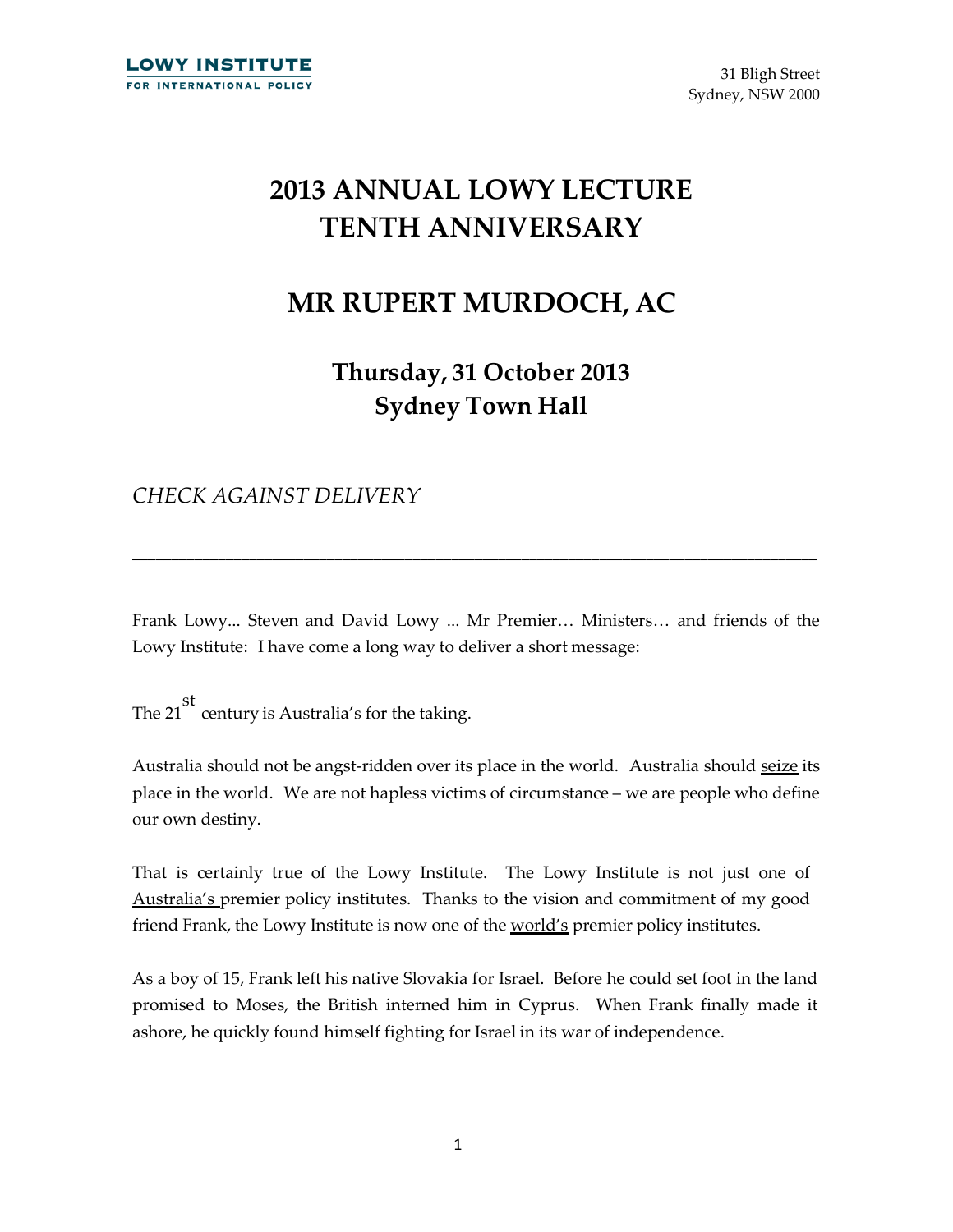In 1952, after learning that his mother had made it to Australia from Europe, he came here with a single suitcase. His only real assets were his wit and his willingness to work hard. It turns out that these are the assets that matter most.

In time he opened a deli delivery business. From that little seed has grown the Westfield Group. This Australian business has since redefined the experience of shopping and created a contemporary village square for the world – places where people commune and converse.

So before we go any further, I ask you to join me in saluting our host, Frank Lowy – and the fine institute that bears his name.

Happily the mission of your institute fits well with my theme tonight: The global Australian.

Australians are a naturally competitive people. Maybe it's because of where Australia sits geographically. Whatever the reason, Australians are curious about the world – and the great Australian Diaspora proves we have never been shy about taking it on.

That is a testament to our competitive streak. You see it in our sport and hear it in our everyday language: "Have a go, mate."

Don't look for entitlements, have a go!

You hear it too in sayings like "she'll be right" – which is also the unspoken mantra of the Silicon Valley entrepreneur, where if your start-up becomes a shut-down, you move on to the next idea, confident in your creativity and passion and effort.

This should be the spirit of the 21 st century global economy. And my argument to you tonight is that Australia is well suited by character and culture to be a great success in it.

For Australia is on the cusp of becoming something rare and valuable in this new world: an egalitarian meritocracy, with more than a touch of libertarianism.

But we can't wait for later.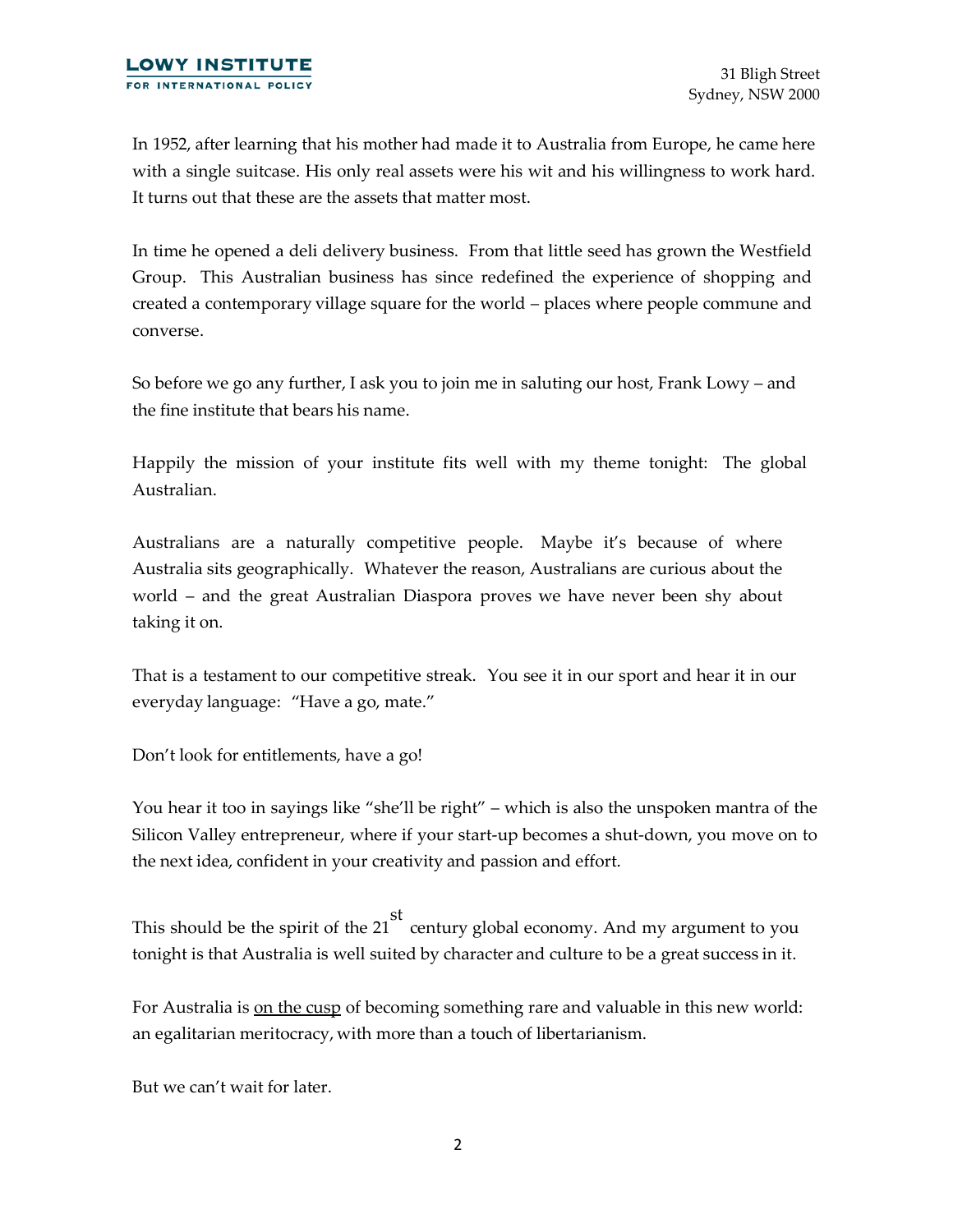In the past few years, we have all seen how advances in communications and travel have eliminated the tyranny of distance. The same might be said for size.

Think about Singapore, Taiwan and Hong Kong. These are all small places, and hardly blessed with natural resources. Yet not only have they carved out a competitive position in the world because of their free, open and dynamic economies, they have become a source of inspiration for countries around the globe.

Australia can and should do better than all of them.

Tonight, I will talk about three factors that will make the global Australian even more competitive in the world ahead.

First, Australian values. Some people say we need to abandon Australian values. The truth is that if we want to lead rather than follow, we need to promote Australia's values and strengthen the institutions that sustain them.

Second, immigration. Immigration adds its own dynamism to any economy. But having a diverse immigrant population is also a precious resource as we engage the world.

Finally, disruption. One of the few certainties we can have is that the 21 st century will be a century of disruption. Australia must be the economy that thrives on disruption. Primarily we will do this through the key drivers of prosperity: trade, technology and free markets.

If we do these things, I promise you this: Australia will do more than prosper. Australia will lead.

## Let me start with Australian values.

Australia had a long history before it became a British colony. But that colonisation created a large convict class, disproportionately Irish, and resulted in class pretensions that have lasted a long time. These pretentions include not only the stuffy, narrow-minded elitism that still exists in some small quarters of society, but more recently, the faux class war that has been stirred by contemporary politicians grasping for an election theme.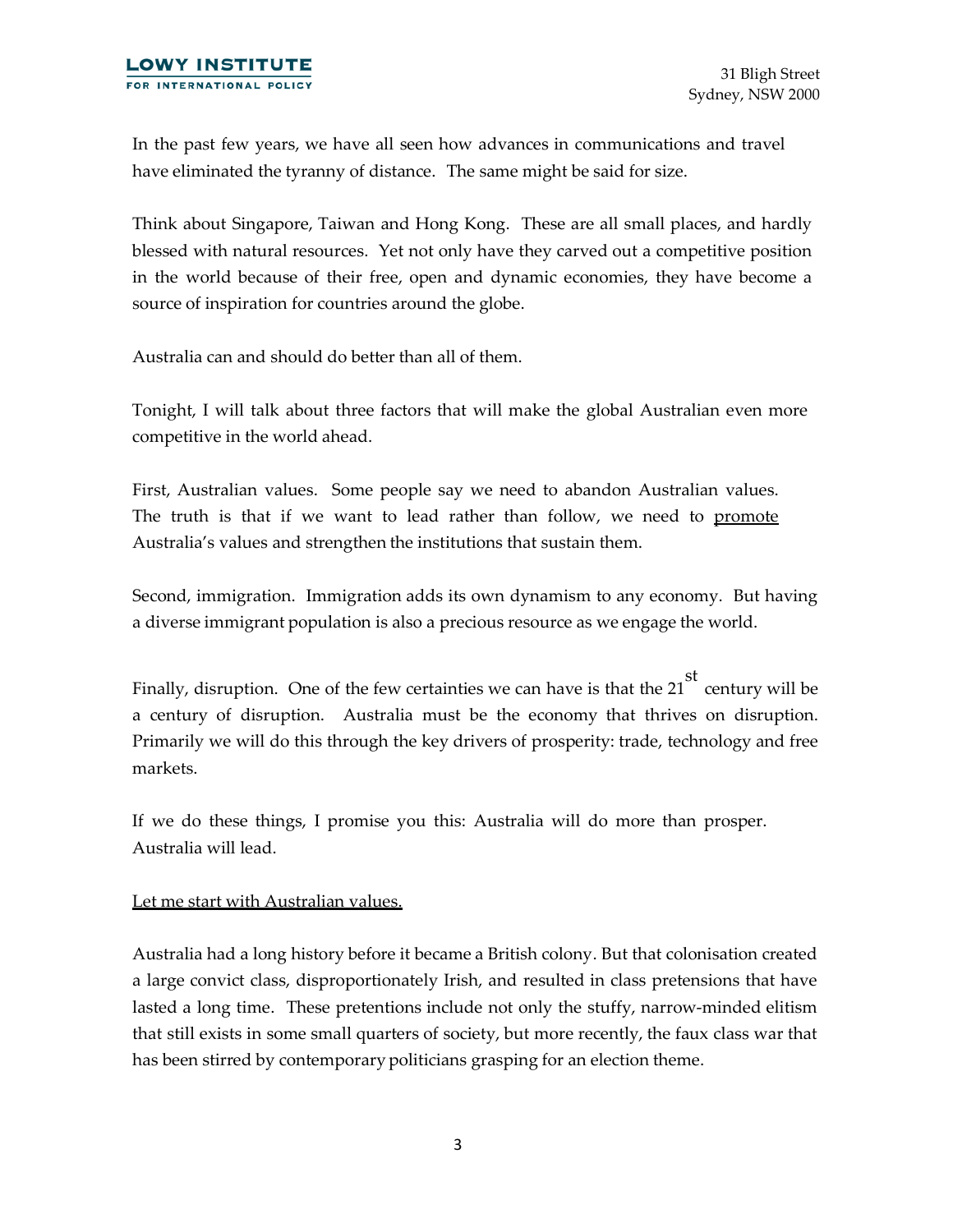Thankfully, Australia has emerged from its inauspicious colonial beginnings to become a proud nation, a nation that overcame those primeval prejudices. We have a perfect example: Many of you will remember a day when a Catholic was rare in a Liberal Cabinet.

Those days are now behind us. And Prime Minister Tony Abbott is part of the proof.

The heart of Australia today is our belief in a fair shake for all – no man or woman is above any other. We applaud achievement and innovation.

We want people to strive, to make the most of their talent and not to be content with their lot. That is the essence of an egalitarian meritocracy.

That's an appealing message, and a competitive edge in a competitive world. If we wish to continue to punch above our weight, we must cultivate the values and institutions that sustain this ethos; our churches and our social organisations like the Boys Scouts and Girl Guides, our Lion's Clubs and our wonderful volunteer organisations.

And, a critical part of strengthening Australia's future is clearly fortifying our relationships with our neighbours and allies abroad.

The United States remains our number one alliance. For good reason: Americans share our deepest values, as well as 100 years of history shedding blood with each other in wars for the cause of democracy, both close to home and afar.

But the Prime Minister is assuredly right when he says that Indonesia is probably one of our most important relationships, given its proximity and size.

And, we should seek an open and friendly relationship with China*,* even as we guard against a possible economic contraction there.

But at the end of the day, the values that define Australia depend on more than good government and strong allies. They depend on sound and vigorous institutions – especially private institutions.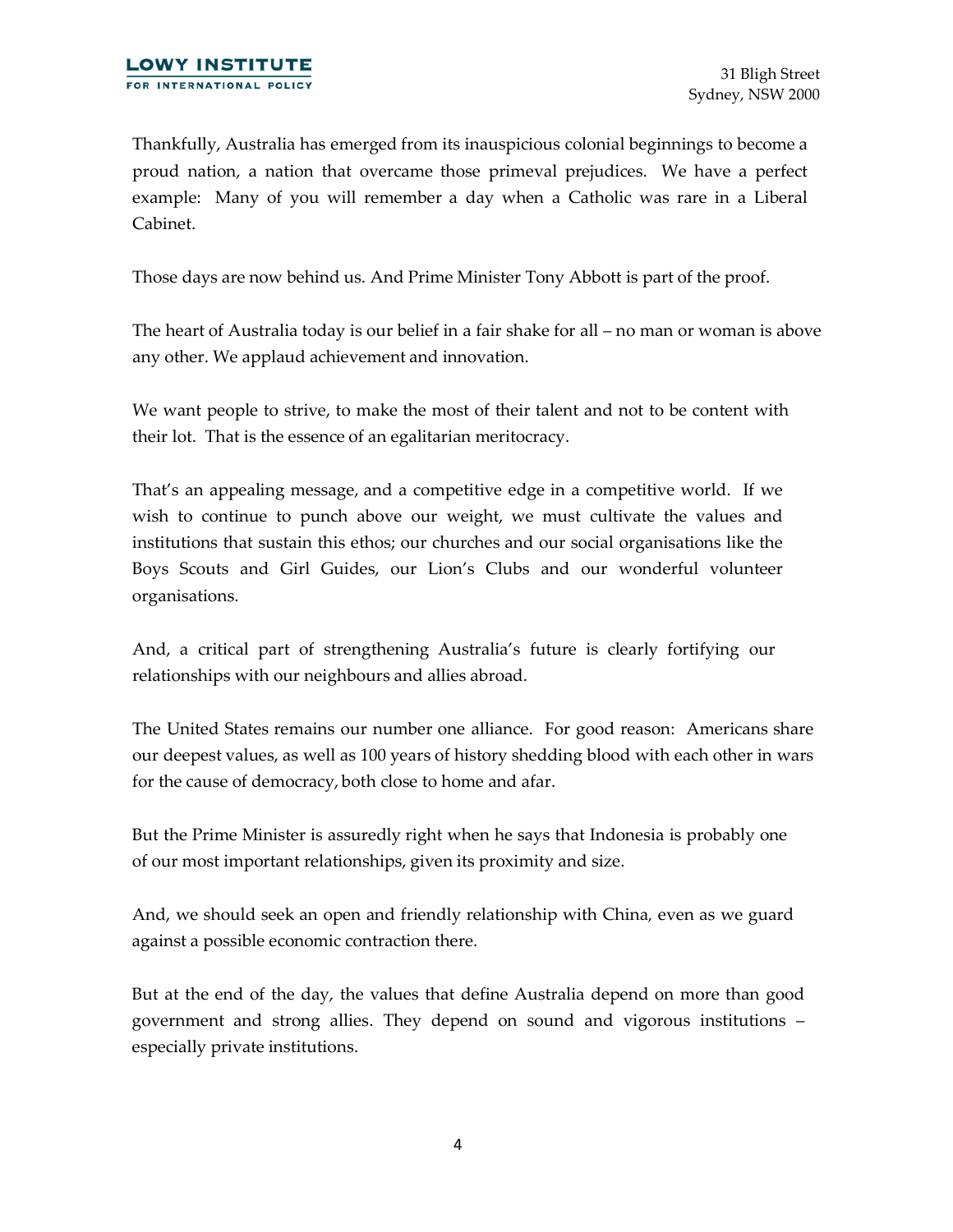You can't have the rule of law if the courts aren't free and independent – or if you have lawyers running amok as they do in the American system. We cannot allow the rule of law to become the rule of lawyers!

You can't have a free democracy if you don't have a free media that can provide vital and independent information to the people.

And let me say this: You can't have a competitive, egalitarian meritocracy if only some of your citizens have the opportunity for a good education. In a world as competitive as ours, the child who does not get a decent education is condemned to the fringes of society. I think all Australians agree that this is intolerable. So we must demand as much of our schools as we do of our sports teams – and ensure that they keep the Australian dream alive for every child.

In the decades since World War Two, Australia has gone through many changes that bring us closer to these ideals.

But for all this progress, there is still a strand among some parts of Australian society who seem to value every culture except our own. These people are gravely confused about what real multiculturalism is. Multiculturalism is not relativism, and tolerance is not indifference.

Australia has clear values and strong institutions. One key value is an openness to all comers – provided they are willing to abide by our way of life.

The result is a great model for the world – a prosperous, multicultural society of people living together in peace and freedom. Tonight I say we should be <u>proud</u> of what we have built – even as we continue to strive for better.

## That leads to my second point: immigration.

Look at Frank. When Frank arrived here, Australia was a strange new experience for him. But step back and remember this: At that point in our history, it was also a new experience for Australia – to see immigrants coming from places other than Britain or Scotland or Ireland.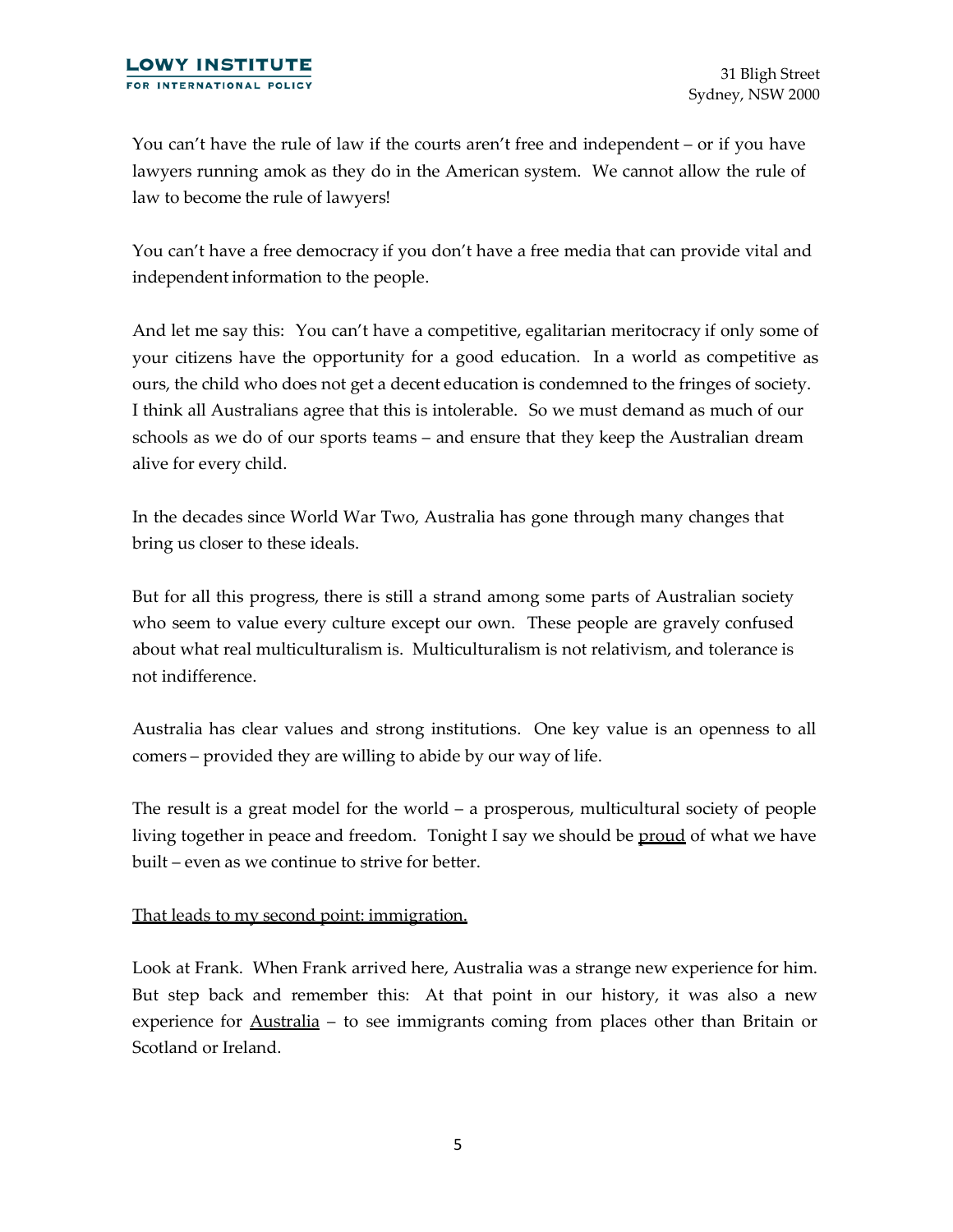Today Frank's story is the story of Australia. That's progress.

But it is not enough.

The nations that lead this century will be the ones most successful at attracting and keeping talent. There are countless thousands of intelligent university graduates around the world, and in particular in our Asian neighbours, looking for work, and wanting to start businesses. We need to get the brightest of them here. That is how we will strengthen our human capital.

We think of the United States as an immigrant nation – and rightly so. But the percentage of foreign-born in the United States – a country currently wracked by a selfdefeating debate over immigration policy – is just about 12 percent.

In Australia, it is double that.

That means Australia is on its way to becoming what may be the world's most diverse nation. This is an incredible competitive advantage. A nation as small as ours will increasingly depend on trade. The more people we have with ties to other parts of the world, the greater our advantage when we seek trade relationships with these nations.

What immigrant would leave family and history far behind for a life of indolence? People come here because they seek a better life for themselves and their children, and they believe in opportunity.

People call Australia the lucky country; but good fortune is an illusion without effort.

We speak of Australia's natural resources, but energy and creativity are the greatest of our natural resources – and those immigrants who understand and share our values will certainly create greater value for all Australians.

Which brings me to my last point: Australia must be the world's disruptive economy.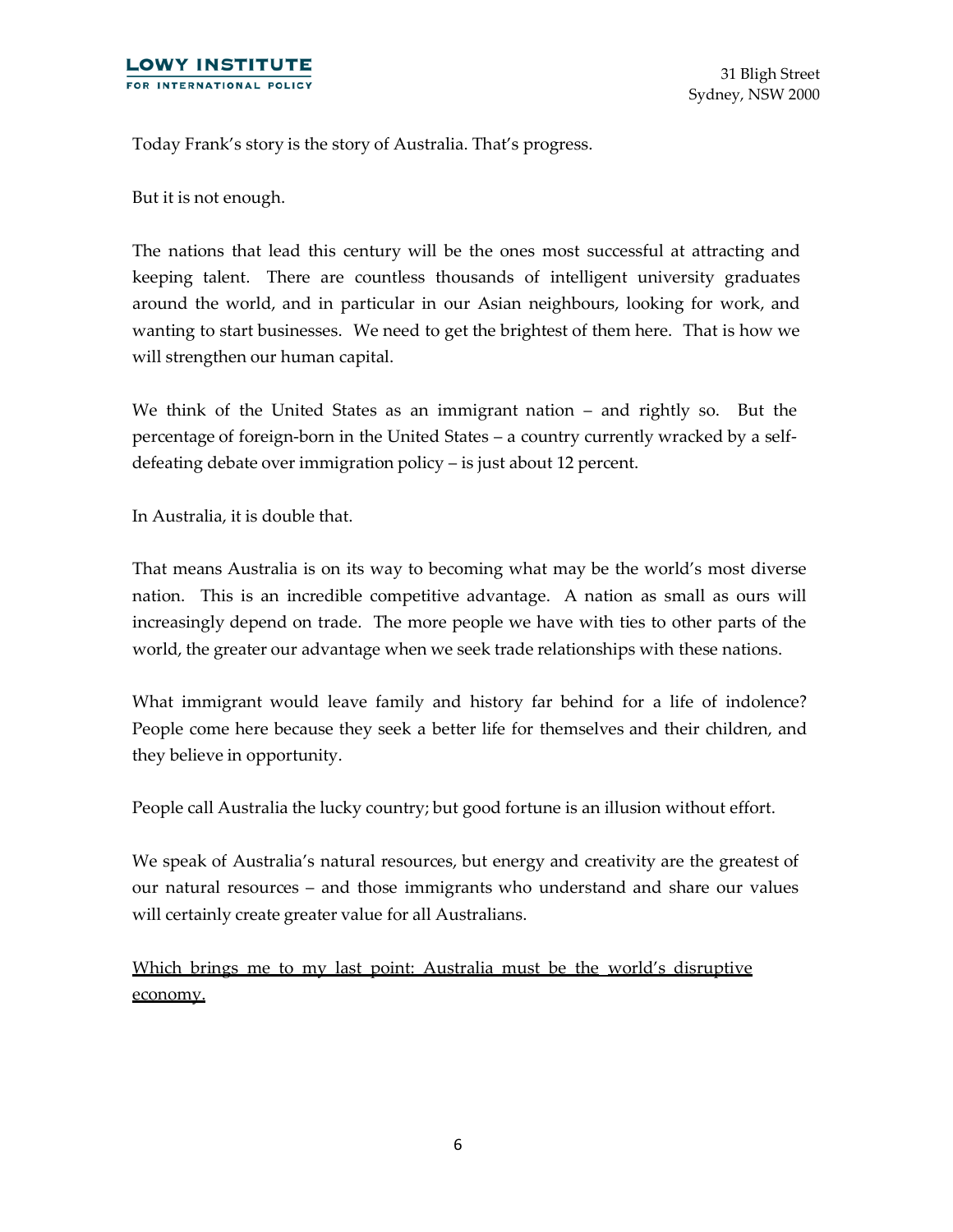The economist Schumpeter once described the process of "creative destruction" as essential to capitalism. The current fashionable word to capture that sense of creative chaos is "disruption."

I guess some would say that I have been a disruptive influence at times. I will take that as a compliment, even if it wasn't intended that way.

I have always been a firm believer in providing the public with choice and access to quality content—it was the driving force behind the launch of Sky, Fox News, and, particularly, The Australian.

But when I think of the newspaper industry today, and the transition that has taken place from Gutenberg to Google, I know the status quo is being disrupted yet again. This is the hard reality of living in a global economy.

Perhaps the most revolutionary disruption in the last decade has been the stunning growth of mobile communications. We take it for granted, but we now have access to knowledge almost anywhere in the world—instantly and at an affordable price.

For a company like News Corp, that disruption has actually been a shot of adrenalin.

Now, each and every one of us can have our news and information when and where we want it.

For me, it's right here in my pocket, on my iPhone, where I can get my Australian, my Wall Street Journal, The Times of London, and my personalised stock quotes, any time I want.

That is a huge leap for an industry that once had to rely on trucks and news agents alone to deliver news to readers.

The same opportunity for global growth is there for Australia, if we can make ourselves more nimble.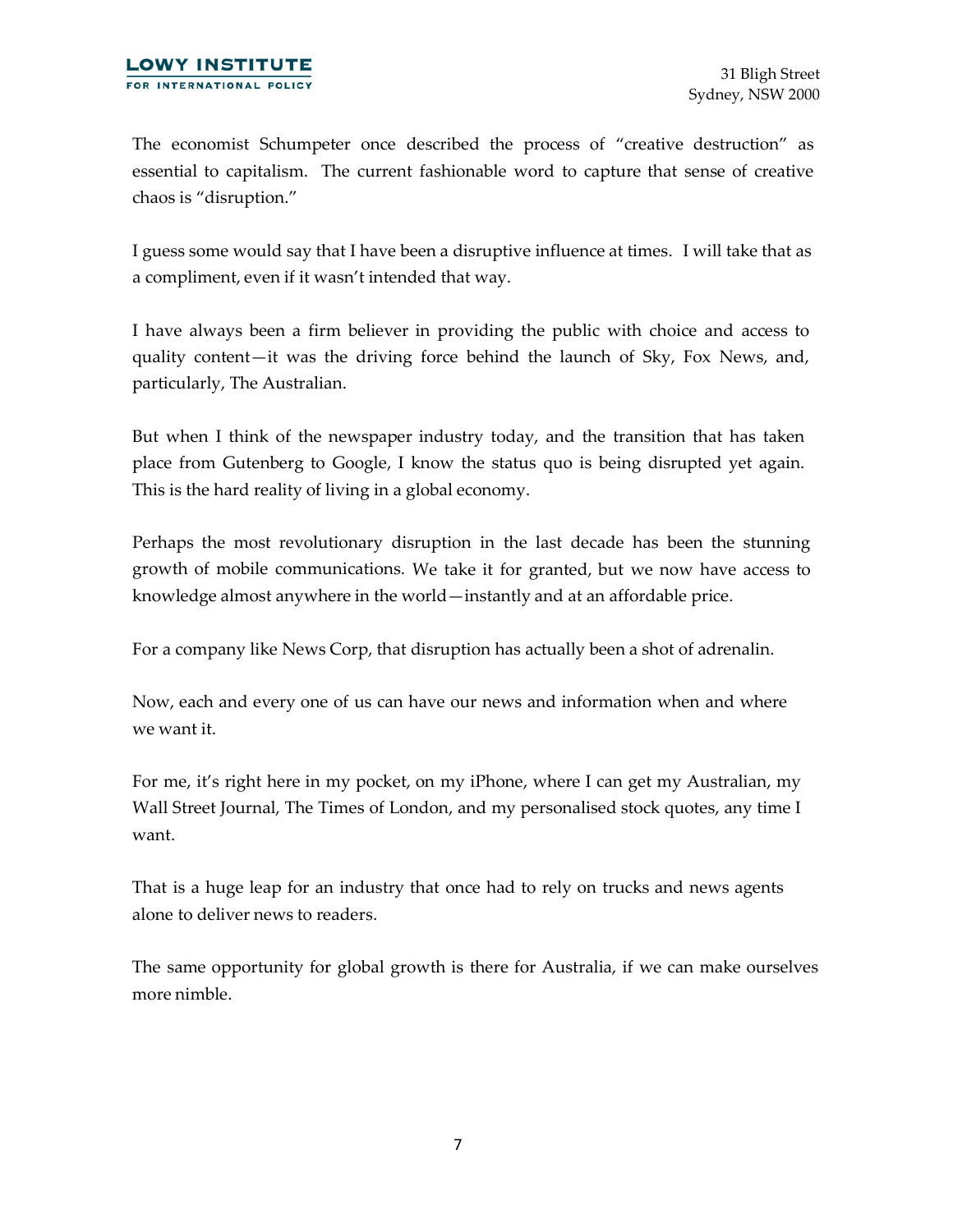While the lack of a huge domestic market presents challenges, it also means we have fewer huge industries demanding the government protections common in large industrial nations – and fatal for any society that hopes to advance in a disruptive world. And, it means we are always forced to think outside the box.

The disruptive forces in the world economy today are as relentless as they are remorseless. But once we embrace that reality, we can make sure they are rewarding.

In his book 'The Rational Optimist', Matt Ridley proves that human progress comes through human interaction. The more humans have come together, the more innovation we've had. That's why the curve has increased so steeply over the last two centuries -- and even more dramatically over the last 15 years. It is going to go up even more sharply as billions of people now outside the global economy come into the system.

Let me give you a personal example of what that might mean.

In this country, I have a reputation as a man who occasionally likes to jawbone. In fact, I now wear a Jawbone.

This is a bracelet that keeps track of how I sleep, move and eat– transmitting that information to the cloud. It allows me to track and maintain my health much better. It allows my family and I to know more about one another's health too, which means it encourages more personal and social responsibility – instead of just running to the doctor when we don't feel well.

This is only the beginning. Soon we will have similar watches and apps that keep track of our heart rate, our blood sugar, our brain signals. When this information is coupled with what is available on the internet, it will mean the ability to diagnose and suggest treatments – instantly.

That will help us all live longer lives, yes. But it will also change the health industry and the health dynamic. Not to mention opening many new areas for research and profit.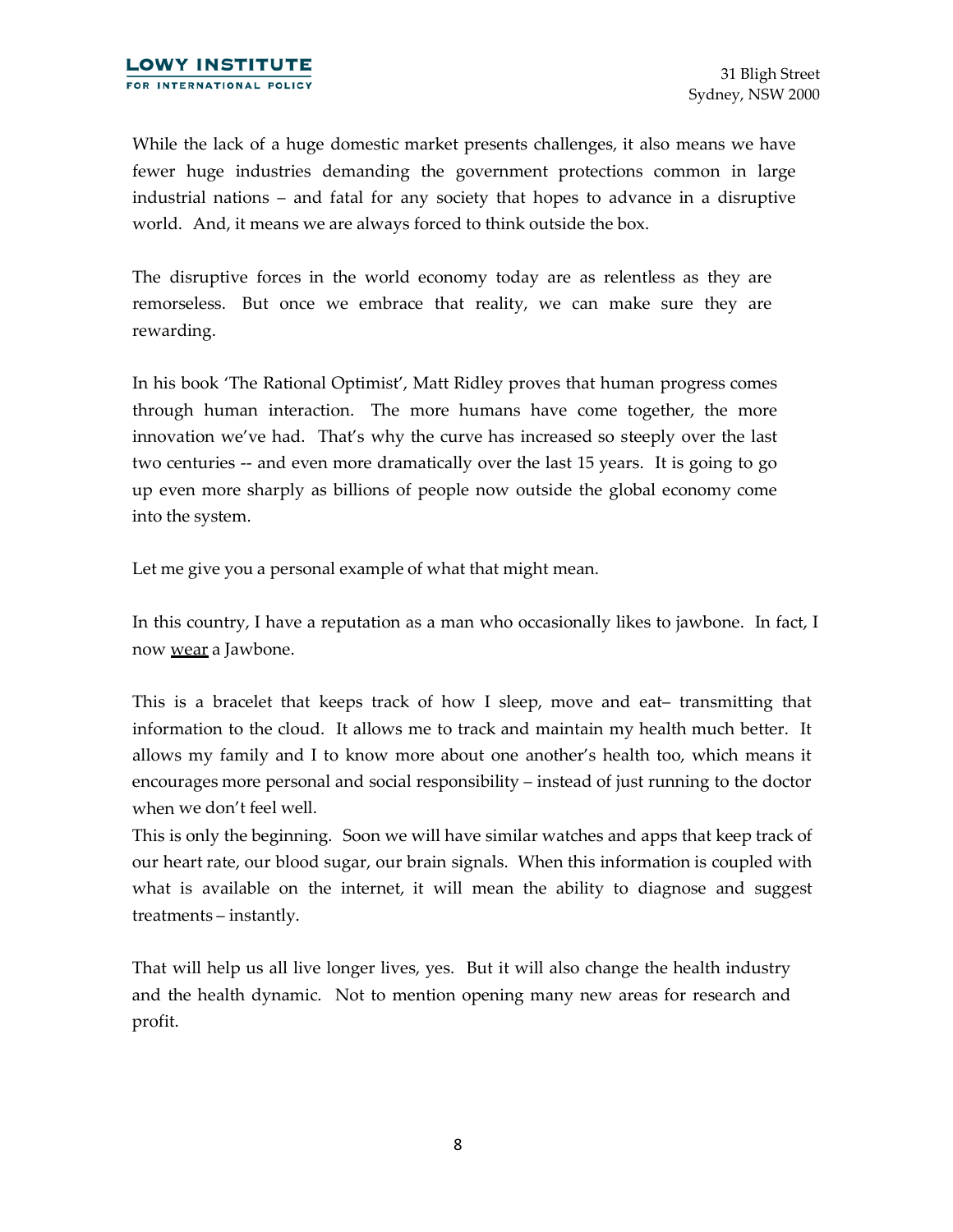You might be surprised to know that this is precisely the kind of thing where Australia excels. And Australians are already taking advantage of it.

Australia already has companies such as CSL, a firm that is leading the world in developing and producing plasma protein biotherapies. As a proportion of our GDP, Australia's biotech sector is one of the highest in the world. And, two of our universities are in the world's top twenty.

And how many here know that – thanks to the American Australian Association's Education Fund – there's a young scientist from Sydney now at the Whitehead Institute in Boston? There he is using the latest stem cell and genomic technologies to tailor drugs to individuals suffering from Alzheimer's and Parkinson's.

This same program has placed another fellow from Melbourne at the National Institute for Allergies and Infectious Diseases. He's working on vaccines to protect people from emerging pandemic viruses such as the avian flu. A judge on the panel who picked him described this researcher as a potential Nobel Prize winner.

These young Australians are changing the world and we should see them as beacons.

And to lead the way in disrupting the world, Australia must understand that strong investment in our human capital—in the people who have these ideas, whether they be Australian or immigrants—is the most important investment we can make in our nation's future.

In the coming century, the commanding heights of the global economy will be held by those who embrace the spirit of innovation – and turn it to their advantage.

My friends, let me end with a story. Some of you will remember a film called "Spotswood." It was shot in 1992, but set in 1966 Australia. Its stars include Anthony Hopkins and a very young Russell Crowe. In that role he was not a Roman gladiator but an Australian factory worker, fighting the foe of market forces.

Spotswood was the story of a suburban Melbourne moccasin factory run by a wonderful old owner who is hopelessly – but charmingly – out of date.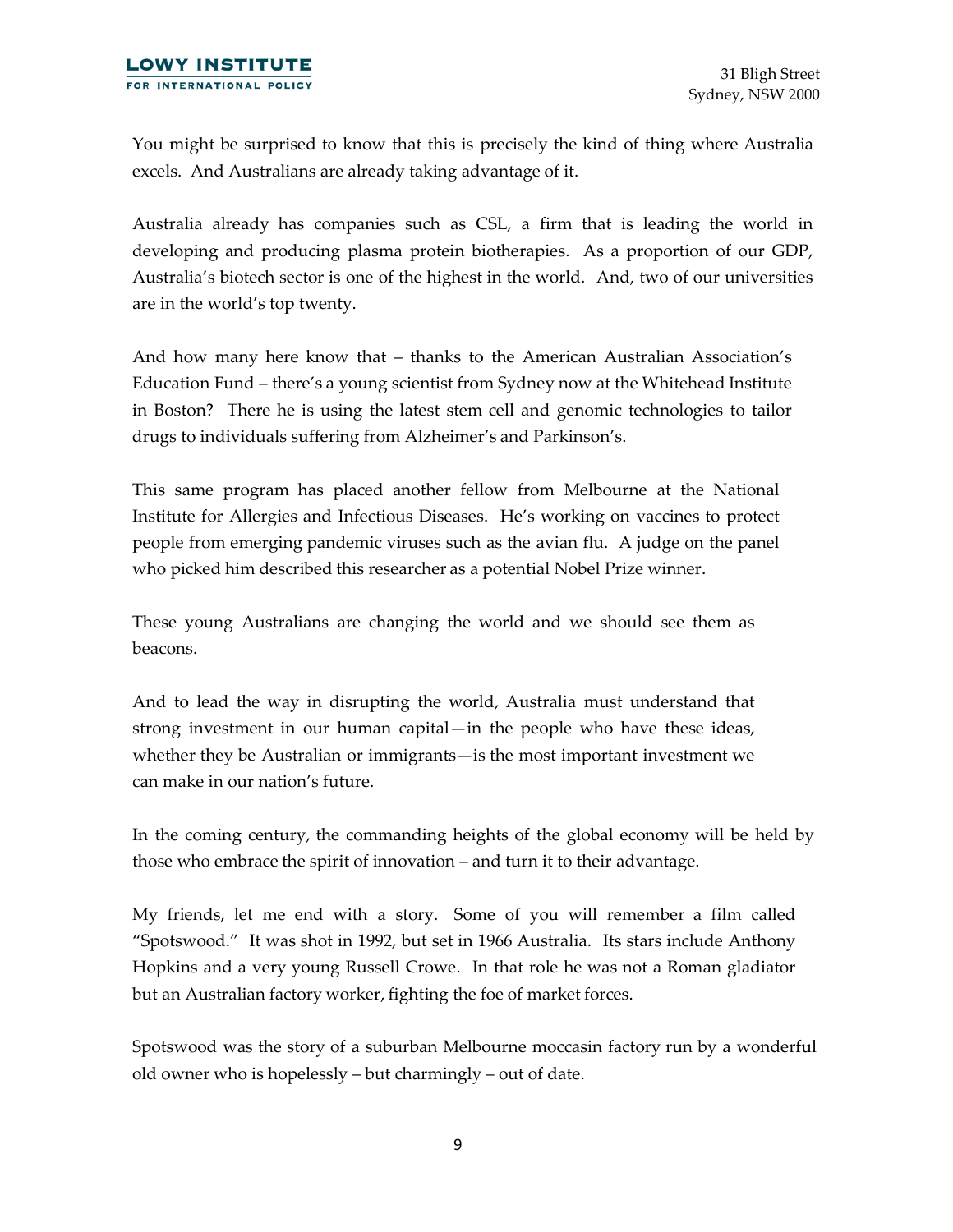Anthony Hopkins plays an efficiency expert called in to drag the company into the modern era. At first he plans to do so by laying surplus workers off and introducing new efficiencies. But he falls in love with the people. So in the kind of happy ending that's only possible in the world of film, Hopkins finds a way to save the factory without letting go a single soul.

That's a comforting thought. But think about the world that would have surrounded an Australian factory in 1966. At that time, most countries in this part of the world were dictatorships ... China was in the full throes of a Communist Cultural Revolution ... and India was in economic disrepair. Some places – Hong Kong, Taiwan, Japan, Korea – were beginning to prosper, mostly on the basis of cheap exports based on cheap labor.

The world around an Australian business today is completely changed. Today it is the non-democracies who are the outliers.

Australians no longer have to worry about people producing cheaper moccasins because of cheaper wages – Australians have to worry about someone in Beijing or Bangalore beating us with breakthrough drugs or intelligent robots.

All around us, we face something this region has never had before: a wealthy, educated and globally competitive middle class of more than two billion people.

That is not something we need to fear. That is something we need to lead. And we can do it with a society that values people and knowledge.

So let me leave you with this. Let's stop thinking about Australia's place in the world as defined by its alliances, by its trading partners, by its government.

Yes, we will fight regulations that hamper growth and economic development. But it is the Australian people who will, collectively, define this nation's destiny.

We must be leaders, not followers.

We must be egalitarian, not elitist.

We must be victors, not victims.